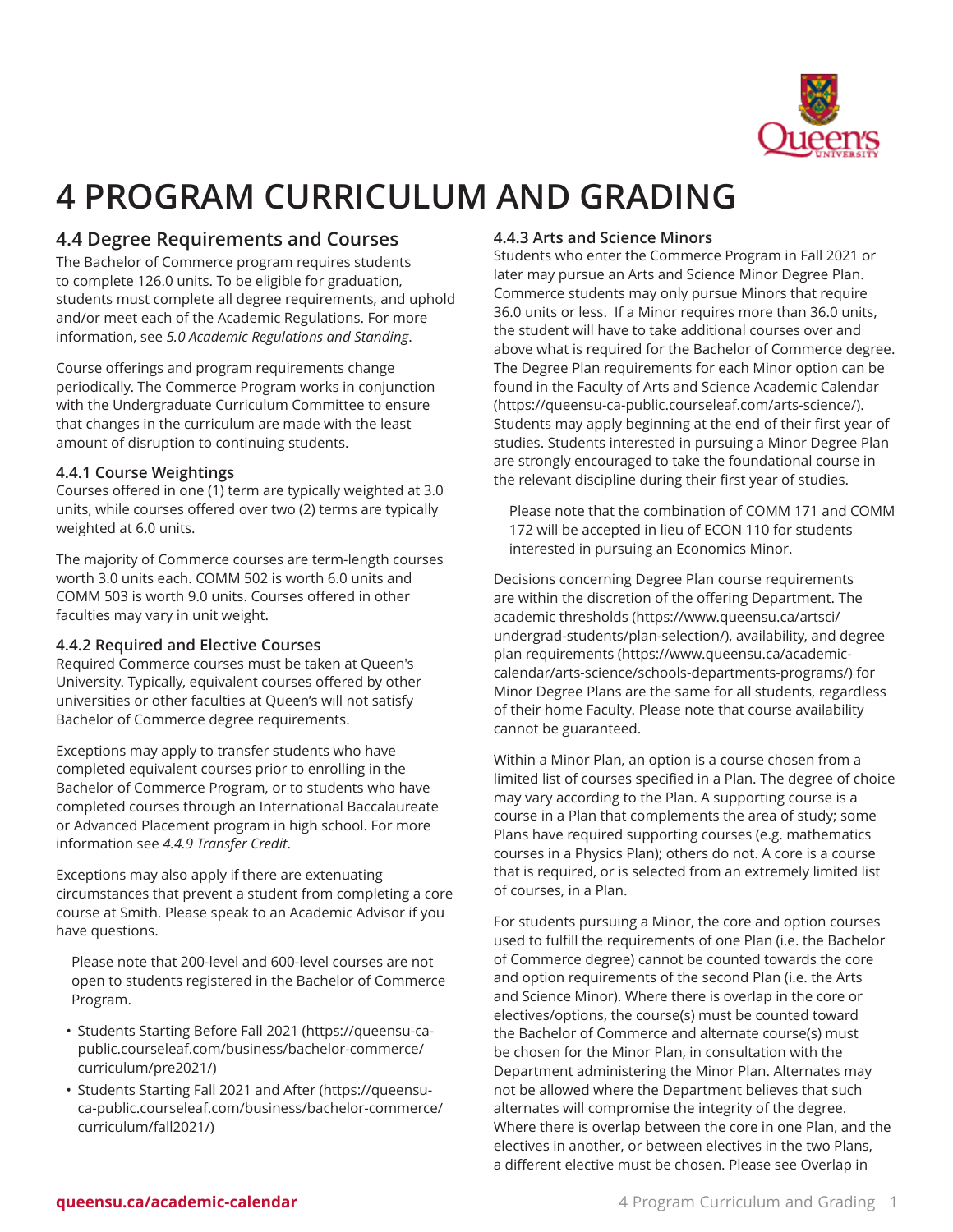

[Degree](https://www.queensu.ca/academic-calendar/arts-science/academic-programs/) Plans ([https://www.queensu.ca/academic-calendar/](https://www.queensu.ca/academic-calendar/arts-science/academic-programs/) [arts-science/academic-programs/\)](https://www.queensu.ca/academic-calendar/arts-science/academic-programs/).

Students are encouraged to familiarize themselves with the Faculty of Arts and Science regulations related to [Enrolment](https://www.queensu.ca/academic-calendar/arts-science/academic-regulations/#text) and [Registration](https://www.queensu.ca/academic-calendar/arts-science/academic-regulations/#text) Priorities [\(https://www.queensu.ca/](https://www.queensu.ca/academic-calendar/arts-science/academic-regulations/#text) [academic-calendar/arts-science/academic-regulations/#text\)](https://www.queensu.ca/academic-calendar/arts-science/academic-regulations/#text) (sections 2.3, 2.4, 2.5, and 2.6) and GPA [requirements](https://www.queensu.ca/academic-calendar/arts-science/academic-regulations/) ([https://](https://www.queensu.ca/academic-calendar/arts-science/academic-regulations/) [www.queensu.ca/academic-calendar/arts-science/academic](https://www.queensu.ca/academic-calendar/arts-science/academic-regulations/)[regulations/](https://www.queensu.ca/academic-calendar/arts-science/academic-regulations/)) (section 16.2).

Academic appeals of courses taken as part of the Minor Degree plan fall under the jurisdiction of the Commerce Program. Academic consideration requests related to courses taken as part of the Minor Degree Plan should be made through the Commerce Office.

Please consult with an Academic Advisor in the Commerce Office about available options, the process to apply, and any questions about academic advising.

# **4.4.4 Chartered Professional Accounting (CPA) Requirements**

Smith offers two areas of focus that prepare students for careers in professional accounting, public accounting practice, and performance management. Public accounting practice prepares a student for working in a public accounting firm environment and is the traditional path towards becoming a licensed public accountant. The performance management focus prepares a student to take a job in an industry (e.g. banking, oil and gas, etc.) or the non-public accounting areas of public accounting firms. Students in both streams can become professional accountants but those enrolled in the performance measurement stream are not eligible to become licensed public accountants without additional educational requirements.

For information on additional requirements to become a CPA, see [Graduate](https://smith.queensu.ca/grad_studies/diploma_in_accounting/) Diploma in [Accounting](https://smith.queensu.ca/grad_studies/diploma_in_accounting/) ([https://smith.queensu.ca/grad\\_studies/](https://smith.queensu.ca/grad_studies/diploma_in_accounting/) diploma in accounting/) and Chartered [Professional](https://www.cpacanada.ca/en/become-a-cpa/) [Accountants Canada](https://www.cpacanada.ca/en/become-a-cpa/) ([https://www.cpacanada.ca/en/become](https://www.cpacanada.ca/en/become-a-cpa/)[a-cpa/\)](https://www.cpacanada.ca/en/become-a-cpa/).

Courses for preparation to enter professional accounting program:

| Code                        | <b>Public Accounting Practice Focus</b><br><b>Title</b> | Units |
|-----------------------------|---------------------------------------------------------|-------|
| <b>Financial Accounting</b> |                                                         |       |
| <b>COMM 111</b>             | Introduction To Financial Accounting <sup>1</sup>       | 3.00  |
| <b>COMM 311</b>             | Fin Acctng Pract Prin & Concep                          | 3.00  |
| <b>COMM 313</b>             | <b>Financial Accounting II</b>                          | 3.00  |
| <b>COMM 417</b>             | <b>Business Combinations Accounting</b>                 | 3.00  |

### **Management Accounting**

| <b>Total Units</b>         |                                                                   | 51.00 |
|----------------------------|-------------------------------------------------------------------|-------|
| <b>COMM 392</b>            | Introduction to Data Management and<br>Analytics for Business     | 3.00  |
| <b>Digital Technology</b>  |                                                                   |       |
| <b>COMM 401</b>            | Business and Corporate Strategy <sup>1</sup>                      | 3.00  |
| <b>Strategy</b>            |                                                                   |       |
| <b>COMM 381</b>            | <b>Business Law I</b>                                             | 3.00  |
| Law                        |                                                                   |       |
| <b>COMM 172</b>            | Managerial Economics <sup>2</sup>                                 | 3.00  |
| <b>COMM 171</b>            | Principles of Economics for Business <sup>2</sup>                 | 3.00  |
| <b>Economics</b>           |                                                                   |       |
| <b>COMM 122</b>            | Finance II                                                        | 3.00  |
| <b>COMM 121</b>            | Introduction To Finance                                           | 3.00  |
|                            | <b>Finance and Financial Statement Analysis</b>                   |       |
| <b>COMM 190</b>            | Introduction to Digital Business and<br>Technologies <sup>1</sup> | 3.00  |
| <b>Information Systems</b> |                                                                   |       |
| <b>COMM 319</b>            | Income Taxation                                                   | 3.00  |
| <b>Taxation</b>            |                                                                   |       |
| <b>COMM 317</b>            | Auditing                                                          | 3.00  |
| <b>Auditing</b>            |                                                                   |       |
| <b>COMM 414</b>            | Management Control                                                | 3.00  |
| <b>COMM 312</b>            | <b>Intermed Management Accounting</b>                             | 3.00  |
| <b>COMM 112</b>            | Introduction To Management Accounting 3.00                        |       |
|                            |                                                                   |       |

1 *Required course for all Bachelor of Commerce students*

2 *The Economics requirement is met by ECON 110 for students beginning the program before Fall 2021*

| <b>Performance Management Focus</b> |                                            |              |  |  |
|-------------------------------------|--------------------------------------------|--------------|--|--|
| Code                                | <b>Title</b>                               | <b>Units</b> |  |  |
| <b>Financial Accounting</b>         |                                            |              |  |  |
| <b>COMM 111</b>                     | Introduction To Financial Accounting       | 3.00         |  |  |
| <b>COMM 311</b>                     | Fin Acctng Pract Prin & Concep             | 3.00         |  |  |
| <b>COMM 313</b>                     | <b>Financial Accounting II</b>             | 3.00         |  |  |
| <b>COMM 417</b>                     | <b>Business Combinations Accounting</b>    | 3.00         |  |  |
| <b>Management Accounting</b>        |                                            |              |  |  |
| <b>COMM 112</b>                     | Introduction To Management Accounting 3.00 |              |  |  |
| <b>COMM 312</b>                     | <b>Intermed Management Accounting</b>      | 3.00         |  |  |
| <b>COMM 414</b>                     | Management Control                         | 3.00         |  |  |
| <b>COMM 415</b>                     | Corporate Governance and Control           | 3.00         |  |  |
| <b>Auditing</b>                     |                                            |              |  |  |
| <b>COMM 317</b>                     | Auditing                                   | 3.00         |  |  |
| <b>Taxation</b>                     |                                            |              |  |  |
| <b>COMM 319</b>                     | <b>Income Taxation</b>                     | 3.00         |  |  |
| <b>Information Systems</b>          |                                            |              |  |  |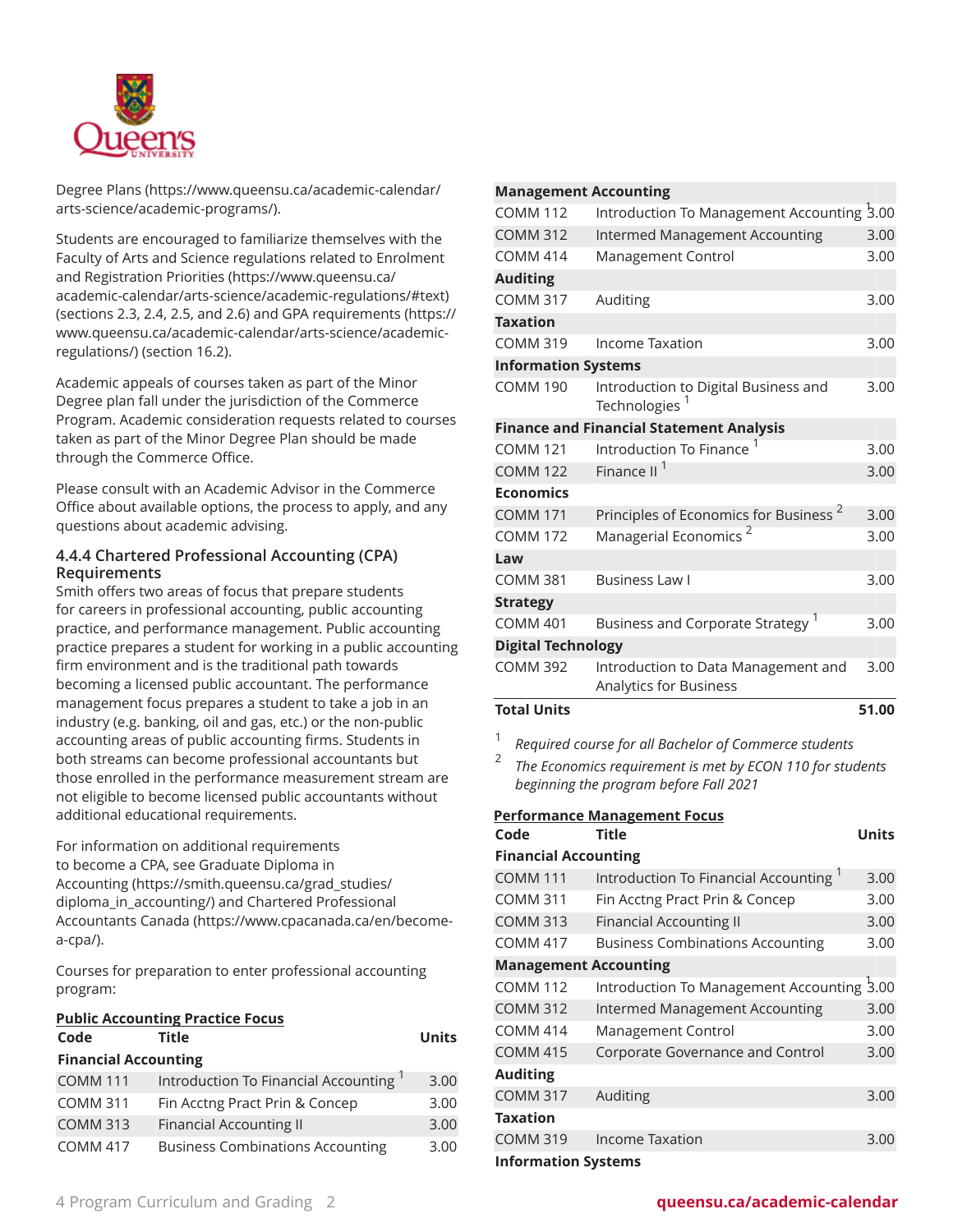

| <b>COMM 190</b>                                 | Introduction to Digital Business and<br>Technologies                    | 3.00  |  |  |
|-------------------------------------------------|-------------------------------------------------------------------------|-------|--|--|
| <b>Finance and Financial Statement Analysis</b> |                                                                         |       |  |  |
| <b>COMM 121</b>                                 | Introduction To Finance <sup>1</sup>                                    | 3.00  |  |  |
| <b>COMM 122</b>                                 | Finance II                                                              | 3.00  |  |  |
| <b>COMM 411</b>                                 | Financial Statement Analysis & Accounting3.00<br><b>Based Valuation</b> |       |  |  |
|                                                 | Select one course from the following:                                   | 3.00  |  |  |
| <b>COMM 321</b>                                 | <b>Derivative Securities</b>                                            |       |  |  |
| <b>COMM 322</b>                                 | Advanced Corporate Finance                                              |       |  |  |
| <b>COMM 323</b>                                 | <b>Corporate Financial Planning</b>                                     |       |  |  |
| <b>Economics</b>                                |                                                                         |       |  |  |
| <b>COMM 171</b>                                 | Principles of Economics for Business <sup>2</sup>                       | 3.00  |  |  |
| <b>COMM 172</b>                                 | Managerial Economics <sup>2</sup>                                       | 3.00  |  |  |
| Law                                             |                                                                         |       |  |  |
| <b>COMM 381</b>                                 | <b>Business Law I</b>                                                   | 3.00  |  |  |
| <b>Strategy</b>                                 |                                                                         |       |  |  |
| <b>COMM 401</b>                                 | Business and Corporate Strategy <sup>1</sup>                            | 3.00  |  |  |
| <b>Digital Technology</b>                       |                                                                         |       |  |  |
| <b>COMM 392</b>                                 | Introduction to Data Management and<br>Analytics for Business           | 3.00  |  |  |
| <b>Total Units</b>                              |                                                                         | 60.00 |  |  |

1 *Required course for all Bachelor of Commerce students*

2 *The Economics requirement is met by ECON 110 for students beginning the program before Fall 2021*

# **4.4.5 Non-Commerce Prerequisites and Exclusions**

When choosing non-Commerce electives, eligibility for registration in all classes depends on course the prerequisites, co-requisites, and exclusions stated in the relevant Faculty Academic Calendar.

Commerce students should carefully review the prerequisites and exclusions for all courses taken through other faculties.

In special circumstances, departments and/or instructors may waive some requirements:

- To request special permission to join a course, students typically email the instructor explaining the knowledge and background that will allow them to be successful in the course without the prerequisite.
- If the instructor provides permission, students should contact the relevant Faculty Office to be added to the course.

# **4.4.6 Course Load**

Students are required to be registered as full-time students. A 60% course load in the regular Academic Session (September

– April) is required to maintain Good Academic Standing. See *4.5.5 Dean's List* for information on course load and Dean's List eligibility. For more information, see 4.4.2 [Required](#page-0-0) and [Elective Courses](#page-0-0) *(*[p. 1](#page-0-0)*).*

- For first- and second-year students, a 60% course load is 21.0 units, and an 80% course load is 27.0 units.
- For third- and fourth-year students, a 60% course load is 18.0 units, and an 80% course load is 24.0 units.
- For students participating in international exchange, courses taken at the partner school count toward the unit total.

Students are advised to discuss their program plan with an Academic Advisor in the Commerce Program if they plan to take less than a 100% course load. An advisor can help you map out a path through the program and ensure you are able to complete your degree requirements.

If a student in their final year of study needs less than a 60% course load to complete degree requirements, there will be no implications for academic progression if the student is enrolled in the units needed to complete the Bachelor of Commerce degree. There will be implications for Academic Standing if a student in the final year of study has less than a 60% course load, and is not enrolled in the units necessary to complete the degree. In this case, students should request permission for a reduced course load. See *4.4.6.1 Requests for a Reduced Course Load* for more information.

Students should note that many external bodies (e.g. OSAP, Revenue Canada, scholarship agencies, or other academic institutions) may have different definitions of full-time or part-time course load for the purposes of grant funding, scholarship eligibility, or taxation status. If in doubt of your course load status in regards to such agencies, please contact the Office of the [University](http://www.queensu.ca/registrar/) Registrar ([http://www.queensu.ca/](http://www.queensu.ca/registrar/) [registrar/\)](http://www.queensu.ca/registrar/), or the external agency directly, as appropriate, for advice.

Students wishing to take a reduced course load should see *4.4.6.1 Requests for a Reduced Course Load*.

**4.4.6.1 Requests for a Reduced Course Load**

Sometimes, students may want to reduce their course load in a term. This may be due to extenuating circumstances, an employment or athletic opportunity, or another reason.

• Students wishing to take a reduced course load (less than a 60% course load between September and April) should speak to an Academic Advisor.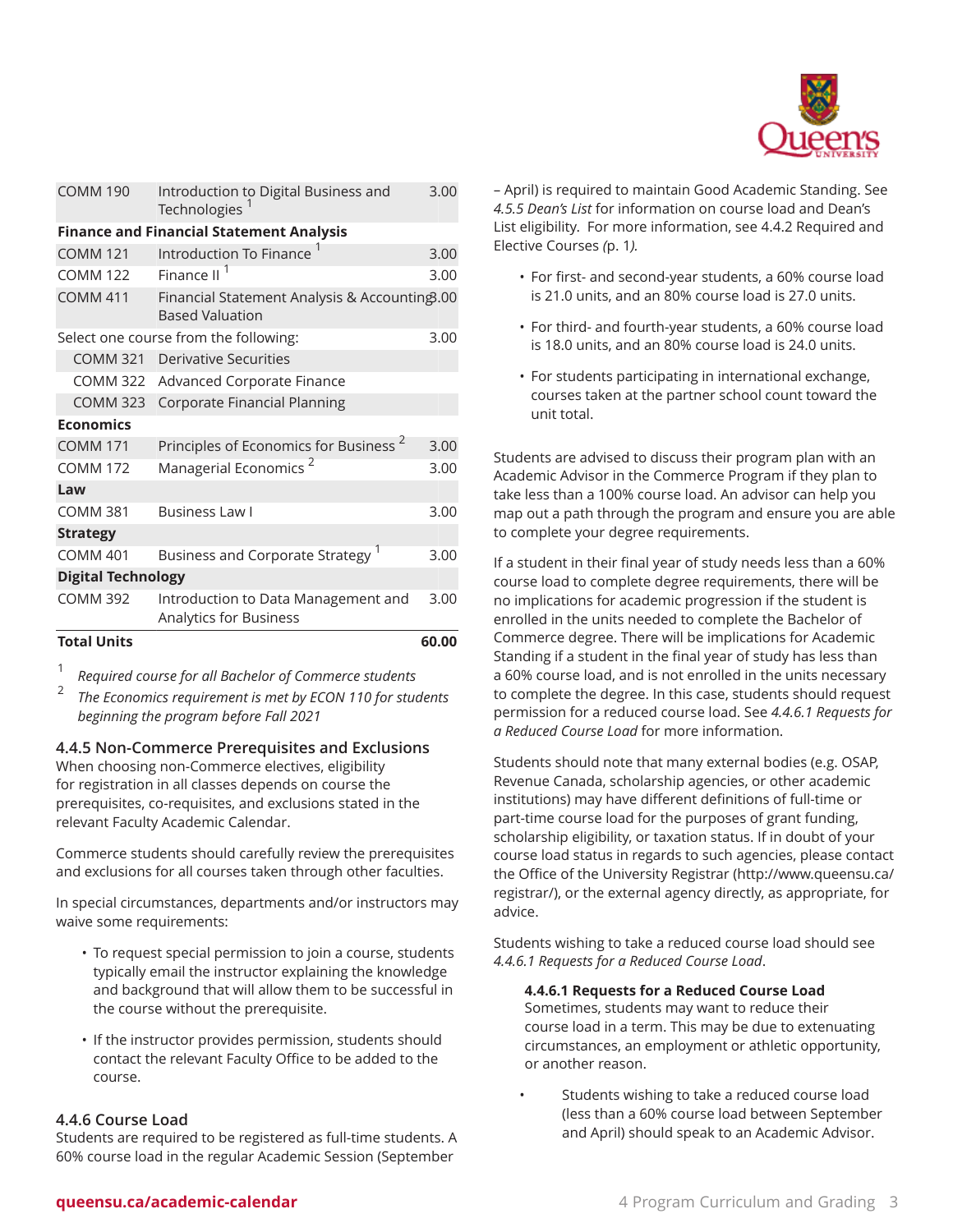

- To be eligible for a reduced course load, students must normally be in Good Academic Standing in the program, or have extenuating circumstances (see *6.3.1 Extenuating Circumstances*). However, there may be exceptions to this policy, depending on the circumstances. Speak to an Academic Advisor about exceptions.
- With the help of an Academic Advisor, submit a written request to the Executive Director (or delegate).
- Depending on the circumstances, students may be asked to submit documentation to support their request (see [7.1.2](https://queensu-ca-public.courseleaf.com/business/bachelor-commerce/academic-decisions-and-appeals/) ([https://](https://queensu-ca-public.courseleaf.com/business/bachelor-commerce/academic-decisions-and-appeals/) [queensu-ca-public.courseleaf.com/business/](https://queensu-ca-public.courseleaf.com/business/bachelor-commerce/academic-decisions-and-appeals/) [bachelor-commerce/academic-decisions-and](https://queensu-ca-public.courseleaf.com/business/bachelor-commerce/academic-decisions-and-appeals/)[appeals/\)Official Documentatio](https://queensu-ca-public.courseleaf.com/business/bachelor-commerce/academic-decisions-and-appeals/) *(*[https://queensu](https://queensu-ca-public.courseleaf.com/business/bachelor-commerce/academic-decisions-and-appeals/)[ca-public.courseleaf.com/business/bachelor](https://queensu-ca-public.courseleaf.com/business/bachelor-commerce/academic-decisions-and-appeals/)[commerce/academic-decisions-and-appeals/](https://queensu-ca-public.courseleaf.com/business/bachelor-commerce/academic-decisions-and-appeals/)*)n*).
- Supporting documentation may also be requested before returning to a full course load.

# **4.4.6.2 Requests for an Increased Course Load**

A student may request permission to take more than the normal course load during second, third, or fourth year if the student is registered in a dual degree program or there are other circumstances deemed exceptional. Students should speak to an Academic Advisor about their plan, to ensure they are able to manage the work associated with an increased course load.

Such permission should be requested from the Executive Director (or delegate) via an Academic Advisor.

# **4.4.7 Summer Term Courses**

Commerce students wishing to take summer courses should consult an Academic Advisor. Students are typically advised to take no more than 6.0 units in any Summer term. Students often have other obligations in the summer, which may make it difficult to complete more than 6.0 units of course work.

For more information on non-Commerce Summer term courses offered at Queen's University, please visit [Arts &](https://www.queensu.ca/artsci_online/) [Science Online.](https://www.queensu.ca/artsci_online/) ([https://www.queensu.ca/artsci\\_online/\)](https://www.queensu.ca/artsci_online/)

Commerce unit fees apply to all courses taken at Queen's, including those taken in the Summer term.

Students wishing to take a Summer term course on a Letter of Permission (LOP) or an International Letter of Permission (ILOP) at another university should see *4.4.9.2 Letter of Permission* and *4.4.9.3 International Letter of Permission*.

# <span id="page-3-0"></span>**4.4.8 Adding and Dropping Courses**

In any given semester, students may make changes to the course(s) they are enrolled in without financial or academic penalty within the "Add and Drop" dates, which are outlined in the Sessional Dates for each faculty on the [Office of the](http://www.queensu.ca/registrar/) [University](http://www.queensu.ca/registrar/) Registrar (<http://www.queensu.ca/registrar/>) website. Students should also consult the [Office of the](http://www.queensu.ca/registrar/) [University](http://www.queensu.ca/registrar/) Registrar (<http://www.queensu.ca/registrar/>) for information on the academic and financial deadlines that apply past the "Add and Drop" period.

# **Adding a Course after the Add/Drop Period**

- Students who wish to add a course after the last day to add classes should speak to Academic Advisor to discuss what prevented them from adding the course, and whether they can be successful in the course
- To enroll, students must have the written support of the course instructor and the approval of the Director of Student Services (or delegate).
- If approval is received, the student should contact the Commerce Office to be enrolled in the course and make arrangements with the instructor to complete any missed work.

# **Dropping a Course Before the Last Day of Classes**

Commerce students are permitted to drop courses until the last day of classes in the term. Students who wish to drop a course between the last date to drop classes without academic penalty (as indicated in the [Commerce](https://queensu-ca-public.courseleaf.com/business/bachelor-commerce/sessional_dates/) Sessional [Dates\)](https://queensu-ca-public.courseleaf.com/business/bachelor-commerce/sessional_dates/) *(*[https://queensu-ca-public.courseleaf.com/business/](https://queensu-ca-public.courseleaf.com/business/bachelor-commerce/sessional_dates/) [bachelor-commerce/sessional\\_dates/](https://queensu-ca-public.courseleaf.com/business/bachelor-commerce/sessional_dates/)*)* and the last day of class should:

- Contact an Academic Advisor for guidance on how to complete the appropriate form.
- No formal appeal or supporting documentation is required.
- A 'DR' notation will be placed the transcript (see 4.5.1 (p. )Non-Evaluative Grades *(*p. *))*. A student may not appeal to remove a DR notation from the transcript.

# **Dropping an Incomplete Course After the Last Day of Classes**

Students who wish to drop a course after the last day of classes, but before the course is complete (i.e. the final exam written and/or all deliverables submitted) should:

• Contact an Academic Advisor for guidance on how to complete the appropriate form and submit a written appeal to be evaluated by the Executive Director (or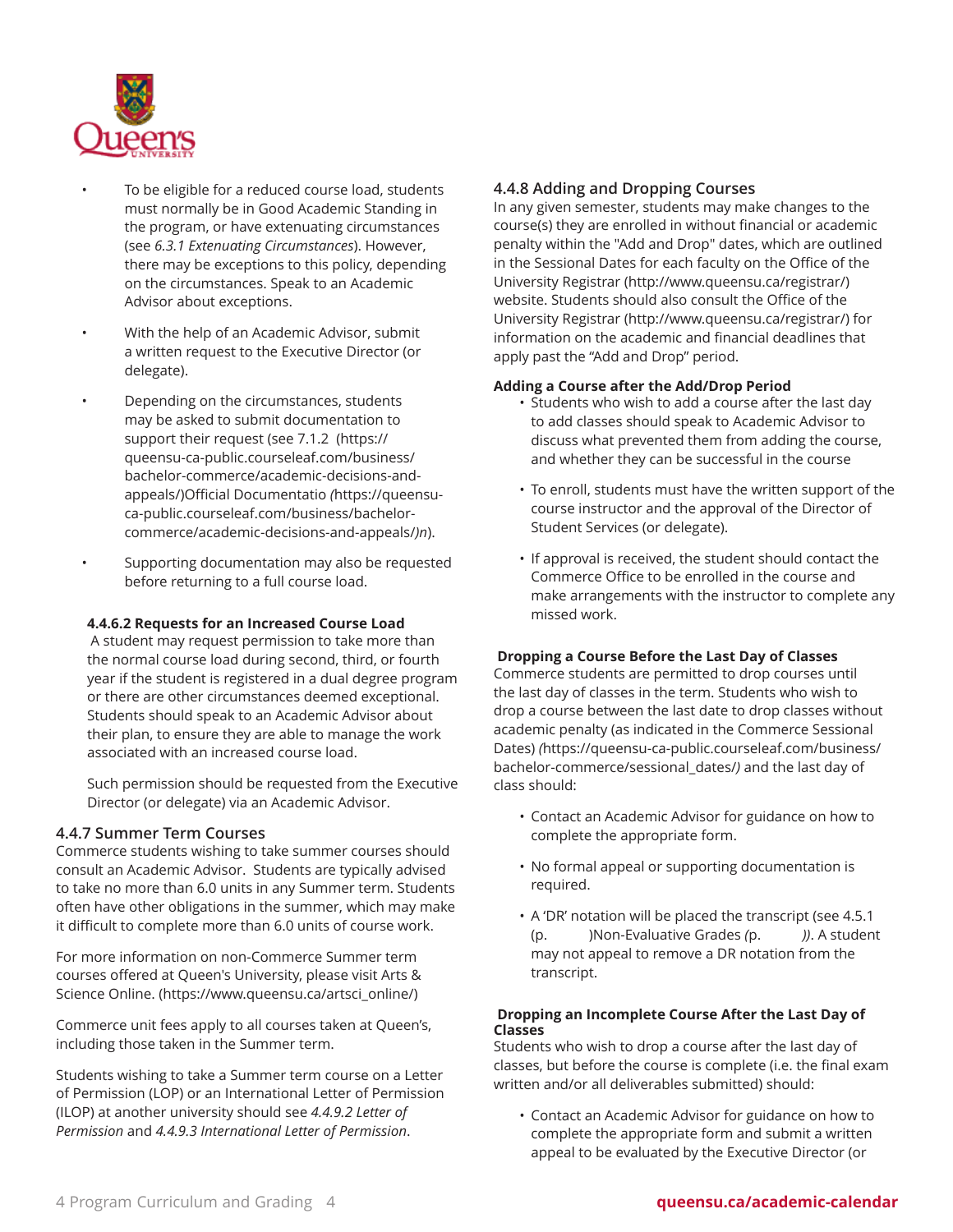

delegate; for more information see *7.4 Appeals to the Executive* Director). Supporting documentation may be required.

• If the appeal is approved, a 'DR' notation will be placed the transcript (see  $4.5.1$  (p.  $\qquad$  )Non-Evaluative Grades *(*p. *))*. A student may not appeal to remove a DR notation from the transcript.

### **Dropping a Complete Course**

Students are not normally permitted to drop a course after it is complete (i.e. the final exam written and/or all deliverables submitted). If a student has experienced very exceptional circumstances and wishes to discuss dropping a completed course, they should speak with an Academic Advisor about submitting an appeal to be evaluated by the Executive Director (or delegate; for more information see *7.4 Appeals to the Executive Director*).

#### **Dropping Multi-Term Courses**

Students who wish to drop a multi-term course must drop both the 'A' and the 'B' portions of the course on or before the date for dropping a course without academic penalty; otherwise a grade of NG (not graded) will be assigned to the 'A' portion of the course. If a student wishes to drop a multi-term course after the deadline to drop Fall Term classes without academic penalty, but prior to the deadline to drop Winter Term classes without academic penalty, only the B portion will be removed from the transcript. For more information, see *4.5.1* Non-Evaluative Grades *(*p. *).*

Students wishing to drop a multi-term course after the deadline to drop Winter Term classes without academic or after the last day of classes, should follow the process outlined in 4.4.8 [Dropping](#page-3-0) a Course *(*[p. 4](#page-3-0)*).*

#### <span id="page-4-0"></span>**4.4.9 Transfer Credit**

Students must complete the majority of the units required for their degree program at Queen's University (i.e. 66.0 units). Therefore, up to 60.0 units of transfer credit (grade notation of TR) from outside Queen's University will be accepted toward the Bachelor of Commerce degree. The 60.0 unit maximum includes, but is not limited to, credits completed before full-time transfer to Queen's, transfer credits from International Exchange, Advanced Placement, International Baccalaureate, and CEGEP courses, and courses completed at other universities via a Letter of Permission (LOP) or an International Letter of Permission (ILOP).

Transfer credits will indicate the equivalent weight of the courses. The Queen's transcript will indicate the Queen's course equivalent if applicable. If there is no equivalent course at Queen's, the transfer credit will be unspecified (i.e. the course will count toward degree requirements, but without a specific course title or code). Transfer credits will appear on the Queen's transcript with a Transfer (TR) notation in lieu of grades. These units can be applied towards a student's degree requirements but will not be included in the student's Queen's GPA. Under no circumstances will the grade provided by another post-secondary institution be placed on the Queen's transcript. For more information see *4.5.1 Non-Evaluative Grades*.

Transfer credit assessment outcomes are not appealable.

#### **4.4.9.1 Advanced Placement, International Baccalaureate, and CEGEP**

Consistent with Queen's University policy on transfer credits, the Commerce Program will permit up to 18.0 transfer units towards a Bachelor of Commerce degree via Advanced Placement (AP), International Baccalaureate (IB), or CEGEP credits earned by applicants, assuming the majority of the total units required for their degree program are completed at Queen's University. For more information see 4.4.9 [Transfer](#page-4-0) Credit *(*[p. 5](#page-4-0)*).*

In doing so, the following rules apply:

- 1. An AP or IB credit in ECON 110, ECON 111, or ECON 112, completed in high school, may not be used to replace the required first year courses Principles of Economics for Business (COMM 171) or Managerial Economics (COMM 172). Students who have credit for ECON 110, ECON 111, or ECON 112 will be given credit for unspecified Economics units (i.e. non-Commerce electives).
- 2. An AP or IB credit for STAT 263, completed in high school, may be used to replace the required first year course Managerial Statistics (COMM 162). Once enrolled in the Bachelor of Commerce Program, students cannot normally take STAT 263 for credit towards their degree.
- 3. All other AP, IB, or CEGEP credits will be counted as non-Commerce electives.

Students with AP, IB or CEGEP transfer credits may choose to take a reduced course load in any year of the program. However, students are required to maintain the required minimum course load in each year of the program. Please see *4.4.6 Course Load* for more information.

Students who wish to use AP, IB, or CEGEP credits must submit their final official results to Undergraduate Admission by the end of the first term of first year, regardless of what year the credit will be applied. Eligible students who do not submit a final transcript and/or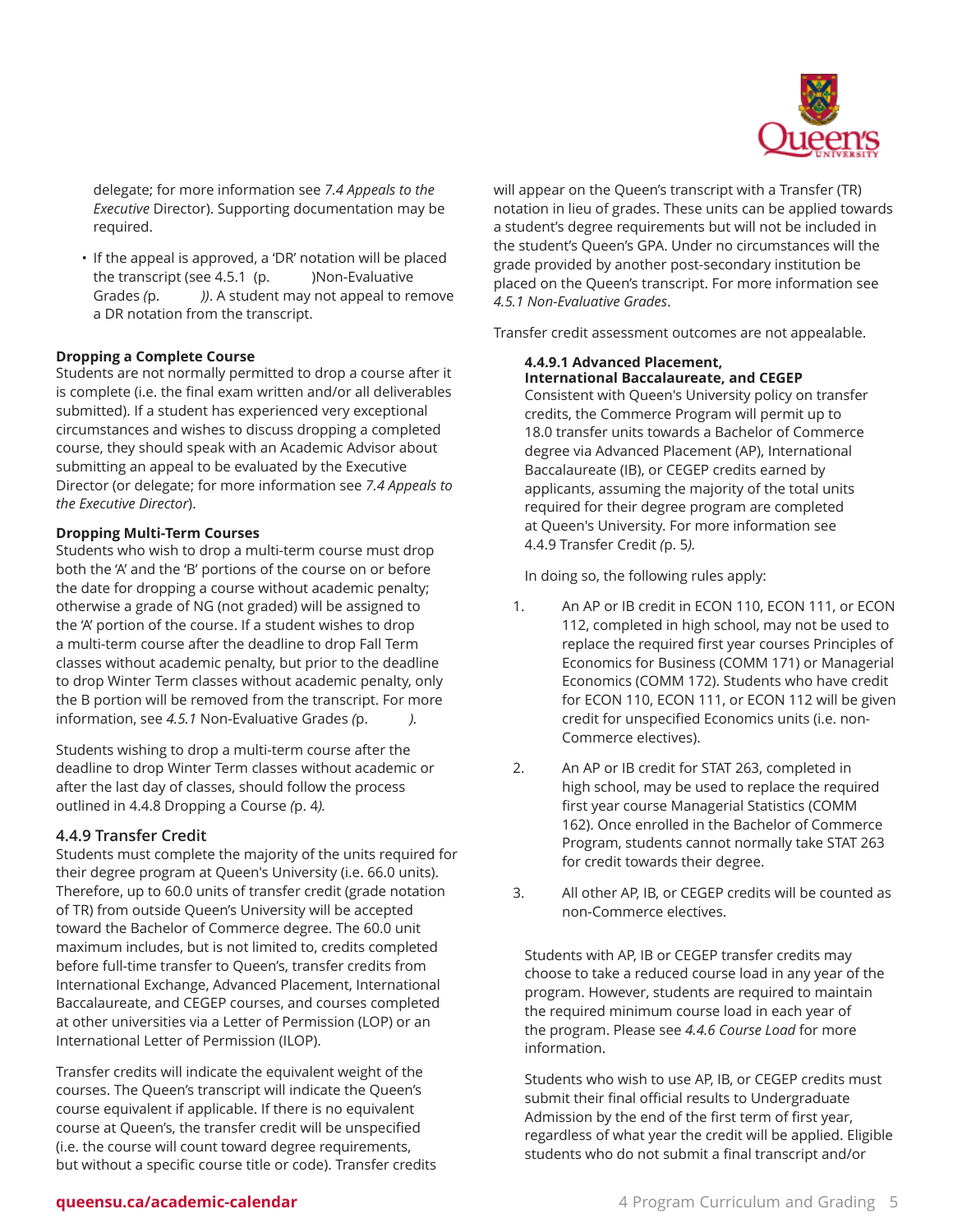

course descriptions (where required) by the end of their first term as a Queen's student are considered to have declined transfer credit.

Students who are bringing AP, IB, or CEGEP credits into their Bachelor of Commerce degree are strongly encouraged to meet with an Academic Advisor at the beginning of their first year of studies to discuss how their specific credits fit into their Bachelor of Commerce Program.

Please see [Undergraduate](https://www.queensu.ca/admission/about-applying/transfer-credits/) Admission ([https://](https://www.queensu.ca/admission/about-applying/transfer-credits/) [www.queensu.ca/admission/about-applying/transfer](https://www.queensu.ca/admission/about-applying/transfer-credits/)[credits/](https://www.queensu.ca/admission/about-applying/transfer-credits/)) for further information on transfer credits.

### **4.4.9.2 Letter of Permission (LOP)**

A Commerce student may be permitted to take undergraduate classes at another Canadian university for credit toward the Bachelor of Commerce degree on a Letter of Permission (LOP). The LOP serves as a guarantee that courses taken at another Canadian university will be accepted for credit towards a Queen's degree, and must therefore be obtained prior to making any commitments to another university.

#### **4.4.9.2.1 LOP Eligibility**

To be granted an LOP, students must be in Good Academic Standing, and have successfully completed a minimum of 24.0 graded units at Queen's.

Students are normally permitted to transfer a maximum of 6.0 units from another postsecondary institution in a term (i.e. Fall, Winter, or Summer). However, there may be exceptions to this maximum. Students wishing to complete more than 6.0 units during the Summer term must submit a written request to the Director of Student Services (or delegate).

### **4.4.9.2.2 Transfer Credits from an LOP**

The majority of the total units required for the degree program must be completed at Queen's University. For more information see *4.4.9 Transfer Credit*.

Students wishing to receive credit for a course taken at another Canadian university must apply for an LOP **prior** to applying for enrolment in classes at that university. When applying, students will be asked for the name of the university and to provide a course outline for the specific course or courses in which they want to enroll. Requests will not be considered without a course outline. Students are not permitted to transfer credit for a course that

was completed via a challenge examination (or other similar method of assessment).

Required Commerce courses may not normally be taken via LOP. For more information, see *4.4.2 Required and Elective Courses*.

Subject to approval by the relevant department, permission may be given for non-Commerce or Commerce elective courses. Credit will be given in courses for which an LOP has been issued and which have been completed successfully with a grade of C or higher (as defined by the university offering the course). Courses completed via LOP with a grade less than C will not appear on the Queen's transcript, and cannot be counted as credit toward the student's degree program.

Students are responsible for ensuring an official transcript from their host university is submitted to the Commerce Office in order to receive their transfer credits.

When the course(s) taken at another institution are credited to a student's Queen's record, only the course(s) transferred will show on the transcript and not the grades(s) achieved (see *4.4.9 Transfer Credit* for more information). Failed units as the result of an LOP will not appear on the Queen's transcript, nor will they have implications for a student's academic progress at Queen's. However, the failed course will appear on the transcript from the host university.

It is the student's responsibility to ensure they have the correct number of units before graduation. For students taking the final course(s) for their degree elsewhere, it may not be possible to get the official transcript to the Commerce Office in time to graduate at the upcoming ceremony. Please contact the Commerce Office for further details.

If notification is received of a finding of a departure from academic integrity in a course taken by a Commerce student while studying at another postsecondary institution on an LOP, a copy of the finding will be held in the student file at the Smith School of Business.

#### **4.4.9.2.3 Application for an LOP and Admission to Host University**

An LOP is valid only for the host university and academic term for which it is issued. Students wishing to apply for an additional LOP must do so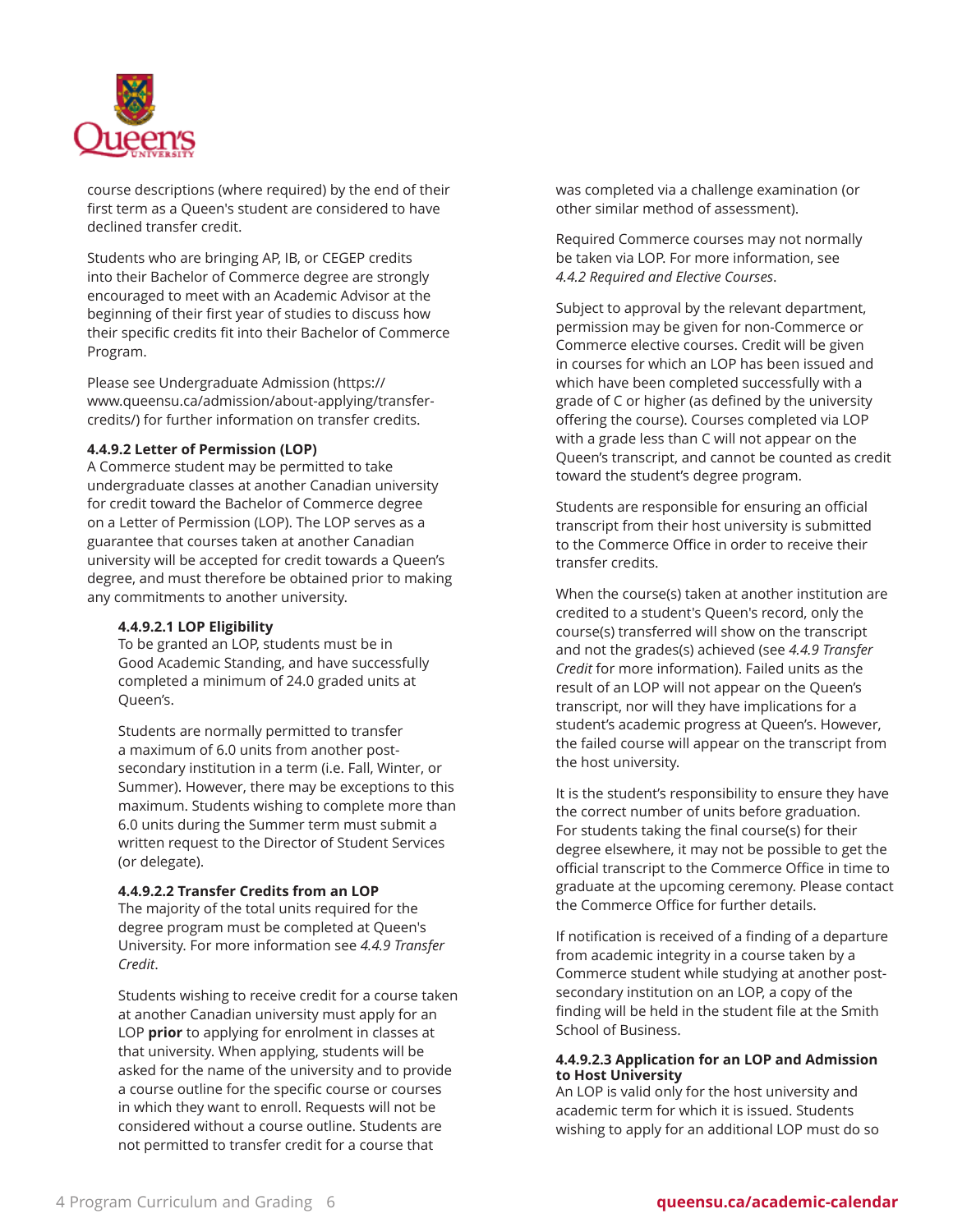

through the Commerce Office, prior to enrolling in any courses.

Students must submit the application for an LOP three (3) weeks (15 business days) in advance of when they wish to receive the letter.

It is the student's responsibility to apply for admission to the host university by the host university's application deadline. Students who obtain an LOP should register as a special or visiting student not in a degree program. Students who register for a degree program at the host university will jeopardize their degree and admission status at Queen's and will have to reapply back to Queen's University through the University Application Centre (LOP will be null and void). Tuition fees are payable directly to the university where you are taking the course.

Students wishing to receive credit for a course taken at a university outside of Canada must apply for an International Letter of Permission (ILOP) from the Centre for International Management (exchange office). For more information, see [4.4.9.3 International Letter of Permission](#page-6-0) *(*[p. 7](#page-6-0)*).*

#### <span id="page-6-0"></span>**4.4.9.3 International Letter of Permission (ILOP)**

There are unique circumstances in which students may wish to study abroad in a particular country or at an institution where Smith does not have a formal exchange agreement. The major difference is that a student who takes the International Letter of Permission (ILOP) route applies as a visiting student to the host university and pays the relevant international student fees. Students who wish to participate in a study-abroad experience at another post-secondary international institution where Smith does not have a formal exchange agreement must apply for an ILOP through the Smith Centre for International Management for the host institution and for specific courses to be taken. The ILOP serves as a guarantee that courses taken abroad will be accepted for credit towards a Queen's degree, and must therefore be obtained prior to making any commitments to an institution abroad

#### **4.4.9.3.1 ILOP Eligibility**

Students may only apply for an International Letter of Permission (ILOP) in the Fall or Winter terms to study at an institution with which Smith School of Business does not have an existing bilateral exchange agreement. Students should review the list of Smith Exchange Partners before pursuing

an ILOP. Requests for the Summer term will be reviewed on a case-by-case basis.

To be granted an ILOP in the Summer term, students must be in Good Academic Standing in the program, and have successfully completed a minimum of 24.0 graded units at Queen's. Students are normally permitted to transfer a maximum of 6.0 units from an international institution in the Summer term. However, there may be exceptions to this maximum. Students wishing to complete more than 6.0 units during the Summer term must submit a written request to the Centre for International Management.

Students may also apply for an ILOP for a Fall or Winter study term abroad. The eligibility requirements to apply for an ILOP for a term (i.e. to complete the equivalent of between 9.0 and 18.0 units) are the same as the eligibility requirements to participate in an international exchange. The recommended course load for an ILOP for the Fall or Winter term is 15.0 units. For more information, see 4.4.10.1 [International](#page-8-0) Exchange Eligibility *(*[p. 9](#page-8-0)*).*

#### **4.4.9.3.2 Transfer of Credits from an ILOP**

The majority of the total units required for the degree program must be completed at Queen's University. For more information see 4.4.9 [Transfer](#page-4-0) [Credit](#page-4-0) *(*[p. 5](#page-4-0)*).*

Students wishing to receive credit for a course taken at an international institution must apply for an ILOP **prior** to applying for enrolment in classes at that institution. The application must state the name of the institution and provide a course outline of the specific course or courses in which the student wishes to enroll. Requests will not be considered without a course outline. Students are not permitted to transfer credit that was completed via a challenge examination (or other similar method of assessment).

Required Commerce courses may not be taken via ILOP. For more information, see *4.4.2* [Required](#page-0-0) and [Elective Courses](#page-0-0) *(*[p. 1](#page-0-0)*).*

Subject to approval, permission may be given for non-Commerce or Commerce elective courses. Credit will be given in courses for which an ILOP has been issued and which have been completed successfully with an equivalent grade of C or higher (as defined by the university offering the course). Courses completed via ILOP with a grade less than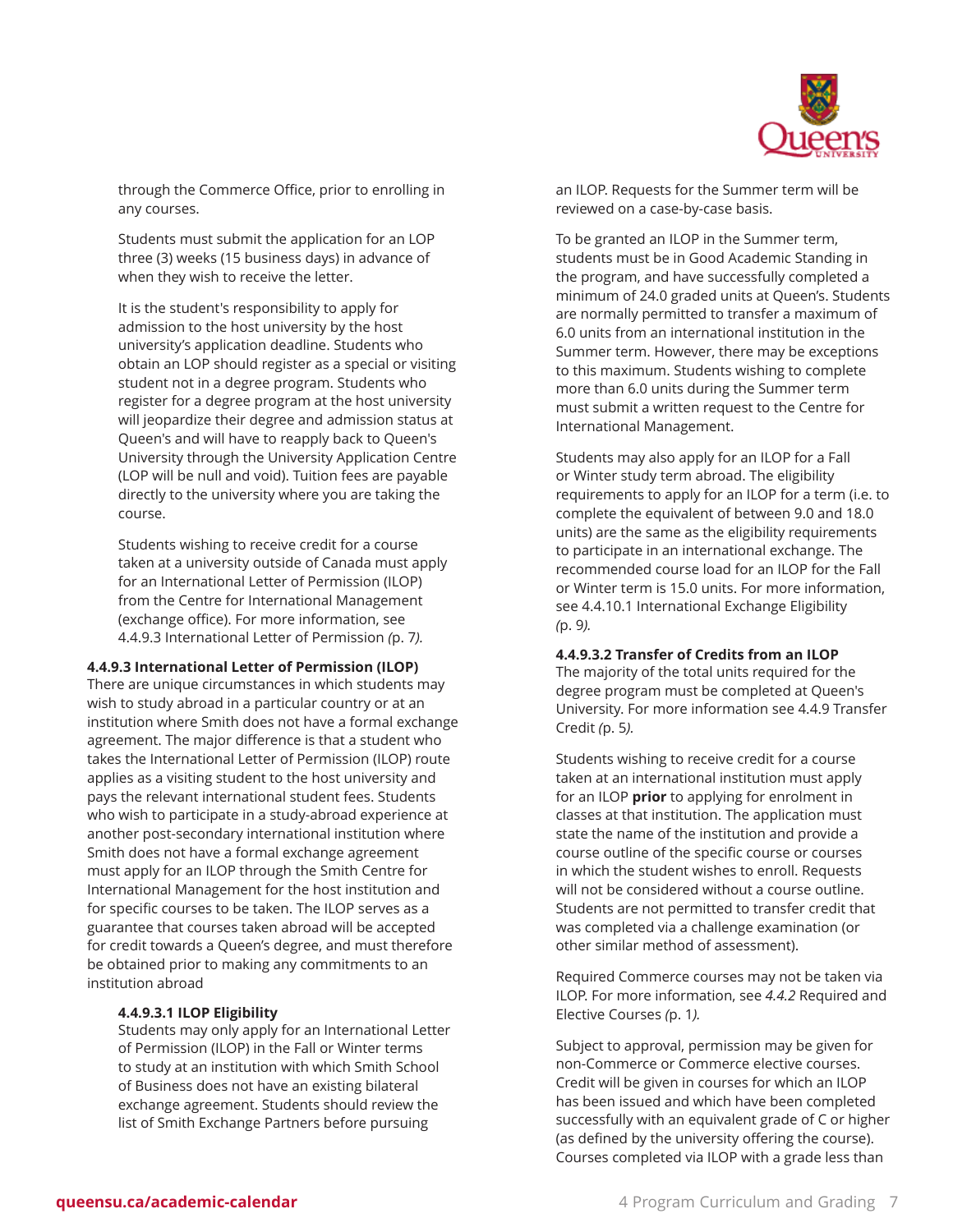

C will not appear on the Queen's transcript, and cannot be counted as credit toward the student's degree program.

Students are responsible for ensuring an official transcript from their host university is submitted to the Centre for International Management in order to receive their transfer credits.

When the course(s) taken at another institution are credited to a student's Queen's record, only the course(s) transferred will show on the transcript and not the grades(s) achieved (see *4.4.9 Transfer Credit* for more information). Failed units as the result of an ILOP will not appear on the Queen's transcript, nor will they have implications for a student's academic progress at Queen's. However, the failed course will appear on the transcript from the host university and the student must ensure they have completed the correct number of units before graduation.

For students taking the final course(s) for their degree elsewhere, the official transcript may not arrive at the Centre for International Management in time to graduate at the upcoming ceremony. Please contact the Commerce Office for further details.

If notification is received of a finding of a departure from academic integrity in a course taken by a Commerce student while studying at another postsecondary institution on an ILOP, a copy of the finding will be held in the student file at the Smith School of Business.

While studying on an ILOP, students will not be eligible for Queen's bursaries and scholarships.

Students who study on an ILOP for a full academic year (Fall and Winter terms) are not eligible for the Dean's List for that academic year.

### **4.4.9.3.3 Application for an ILOP and Admission to Host University**

An ILOP is valid only for the host university and academic term for which it is issued. Each application allows for a maximum of six course evaluations only. Students wishing to request for additional course evaluations or for an additional ILOP for a different host university and/or academic term must do so through the Centre for International Management, prior to enrolling in any courses.

Students must submit the application for an ILOP by the specific deadlines outlined below.

| <b>Date</b>      | Event                                 |
|------------------|---------------------------------------|
| July 1           | Fall Term-Application<br>Deadline     |
| July 29          | Fall Term - Acceptance<br>Deadline    |
| Nov <sub>1</sub> | Winter Term - Application<br>Deadline |
| <b>Nov 29</b>    | Winter Term - Acceptance<br>Deadline  |
| Mar 1            | Summer Term - Application<br>Deadline |
| <b>Mar 29</b>    | Summer Term - Acceptance<br>Deadline  |

It is the student's responsibility to apply for admission to the host university by the host university's application deadline. Students who obtain an ILOP should register as a special or visiting student not in a degree program. Students who register for a degree program at the host university will jeopardize their degree and admission status at Queen's and will have to reapply back to Queen's University through the University Application Centre (ILOP will be null and void). Tuition fees are payable directly to that institution.

Students who receive approval for an ILOP and who have officially accepted an offer through the International Exchange Program, must submit a written request to withdraw from their Exchange Program by the ILOP acceptance deadline. An International Letter of Permission cannot be issued unless the student withdraws from their Exchange Program and formally accepts the ILOP offer.

Students wishing to receive credit for a course taken at a Canadian university must apply for a Letter of Permission (LOP) from the Commerce Office. For more information, see *4.4.9.2 Letter of Permission*.

# **4.4.10 International Exchange**

Smith School of Business has a well-established International Exchange Program that typically enables students to study internationally for one (1) or two (2) terms in third year or in the Fall term of fourth year. While abroad, students may take Commerce and non-Commerce elective courses at an international partner university.

Students are subject to the policies, regulations, and requirements of Queen's and the partner school while they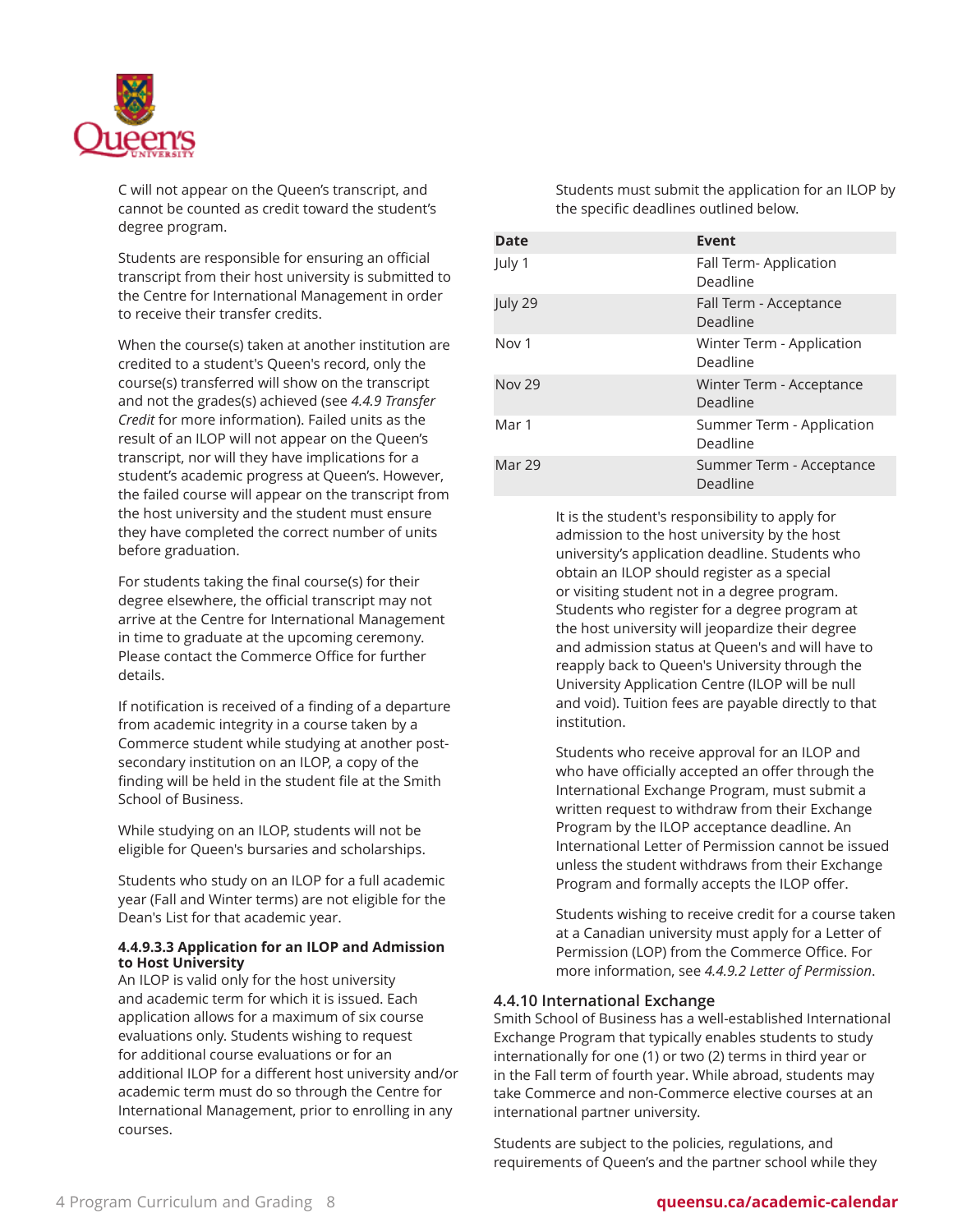

are attending their exchange. It is the responsibility of every student to read and understand these policies, regulations, and requirements.

If notification is received of a finding of a departure from academic integrity in a course taken by a Commerce student while studying at a partner institution on an international exchange, a copy of the finding will be held in the student file at the Smith School of Business.

For more information on exchange, please contact the Centre for International Management.

# <span id="page-8-0"></span>**4.4.10.1**

# **International Exchange Eligibility**

To be eligible to participate in International Exchange, students must be in Good Academic Standing (see *5 Academic Regulations and Standing*). Students who enter second/third year on Academic Probation may apply for exchange with the understanding that the probation must be lifted by the end of second/third year in order to be eligible to participate in an exchange. If not in Good Academic Standing, students may appeal to the Executive Director (or delegate) for special permission to participate in exchange while on probation. For more information, see *7.4 Appeals to the Executive Director*.

Students are also expected to have successfully completed all first and second year required Commerce courses by the time they depart for exchange. However, students who have yet to complete one first- or second-year core Commerce course may participate in international exchange without seeking special permission. Students who have yet to complete more than one first- or second-year core Commerce course must appeal for special permission from the Executive Director (or delegate) to participate in exchange.

Meeting the minimum academic requirements does not guarantee the privilege of participating in an international exchange. A student may be deemed ineligible for international exchange if they are not currently a suitable representative of Queen's University and Smith School of Business. Reasons a student may be deemed ineligible include, but are not limited to, misrepresentation or omission of facts on any part of the exchange application, academic misconduct, breach of the Student Code of Conduct, conviction of a criminal offence, or any conduct that would bring the reputation of Queen's University or Smith School of Business into disrepute. The decision that a student is ineligible for international exchange is made by the Executive Director the Commerce Program, in consultation with the Director of the Centre for International Management. A decision made by the Executive Director may be

appealed to the Academic Progress Committee (see *7.5 Appeals to the Academic Progress Committee*).

All offers are conditional; if a student fails to meet one or more of the above-listed criteria, the exchange offer may be revoked.

### **4.4.10.2 Smith BCom/Guanghua BA (Mgt) Double Degree**

Each year up to five Smith Commerce students will be selected to study in China and earn two undergraduate degrees: a Bachelor of Commerce from Smith School of Business and a Bachelor of Arts in Management from Guanghua School of Management at Peking University.

Students entering their second year of Smith Commerce will be eligible to apply. Admission to the double degree program is based on academic requirements defined by the Smith Commerce and Guanghua BA (Management) programs. Those who satisfy the academic requirements must successfully complete two interviews conducted by each institution.

For current Commerce students, more information can be found on the Smith-Peking Double Degree Portal.

For general questions, please contact [bcomglobal@queensu.ca](mailto:bcomglobal@queensu.ca).

**4.4.10.3 Transfer Credits from International Exchange** Students are granted credits in accordance with the regulations on transfer credits (see *4.4.9 Transfer Credit* for more information). Students receive a transcript from the partner institution that includes course titles and grades, and will be required for applications to postgraduate programs.

The majority of the units transferred back from the partner university must be commerce units (i.e. the equivalent of at least 9.0 of 15.0 units).

Failed units at an international exchange partner will not appear on the Queen's transcript, nor will they have implications for a student's academic progress at Queen's. However, the failed course will appear on the transcript from the partner school and the student must ensure they have completed the correct number of units before graduation. Courses failed on exchange will also impact a student's eligibility for the Dean's List and Dean's List with Distinction. Please see *4.5.5 Dean's List*.

# **4.4.11 Auditing Courses**

Commerce students who wish to audit a course in another faculty must follow the policies and procedures of that faculty. Students who are interested in auditing a course should consult with the relevant Faculty Office to determine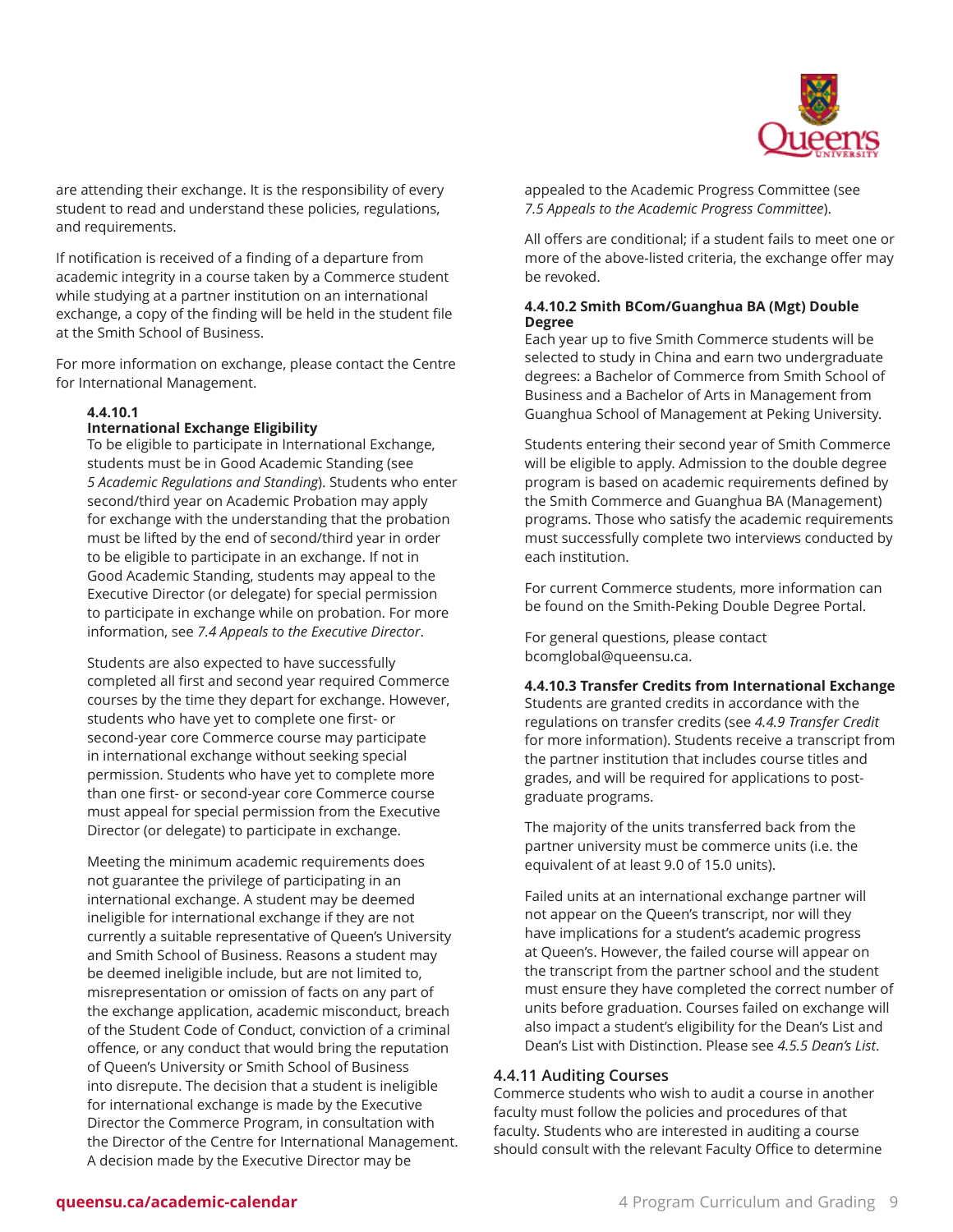

whether the course may be audited, and how to obtain permission to do so.

Only current Queen's students may audit a Commerce course. Students must obtain the permission of both the instructor and the Director of Student Services (or delegate). Required Commerce courses cannot be audited.

In giving consent to audit a course, the instructor will discuss with the auditor to determine the extent of the auditor's participation in classes, field trips, etc. Auditors are not entitled to submit assignments or write examinations.

Audited courses cannot be used as credit toward a degree program.

Partial tuition will apply. For more information, see the [Office](http://www.queensu.ca/registrar/financials/tuition-fees/) of the [University](http://www.queensu.ca/registrar/financials/tuition-fees/) Registrar [\(http://www.queensu.ca/registrar/](http://www.queensu.ca/registrar/financials/tuition-fees/) [financials/tuition-fees/\)](http://www.queensu.ca/registrar/financials/tuition-fees/).

No part of this regulation may be appealed.

### **4.4.12 Retaking Courses**

Students are permitted to retake a course that has already been completed, whether the student received a passing or failing grade on the first attempt. Please note that the opportunity to repeat a core course previously completed with a passing grade is contingent on available space.

Each course is counted only once toward the degree.

When the exact course is retaken, only the attempt with the higher mark will count toward the degree program and will be included in the GPA. However, both entries will continue to appear on the student's transcript and each failure counts in the total number of failures. As such, each failed attempt will have implications for Academic Standing.

Students who are planning to repeat a course, particularly a course they have already passed, should speak with an Academic Advisor.

# **4.4.13 Personal Interest Credit (PIC)**

Note that this policy applies to courses taken at Queen's University only.

A student may choose to designate a degree#credit course for pass/fail grading that would normally have letter grading. A student may designate non-Commerce electives, subject to the policies of the Faculty or School offering the course, as a Personal Interest Credit.

The intention of such a designation is to encourage a student to explore a wide variety of subject matter and to promote interdisciplinarity.

A student may designate a course in which they have enrolled for pass/fail grading by submitting the appropriate application form to the Commerce Office before the deadline to drop the course without academic penalty, as indicated in the Commerce Sessional Dates, in each term.

Personal Interest Credits may not be applied for retroactively. Once the academic deadline to drop a class has passed for a specific term, students may no longer designate a course in that term for pass/fail grading.

The following regulations will apply to the designation of any pass/fail grading by the student:

- 1. The student must have passed a minimum of 24.0 graded units at Queen's before a pass/fail course can be designated.
- 2. The student must be in Good Academic Standing at the time that a course is designated for pass/fail grading.
- 3. The student may designate a maximum of 6.0 units for pass/fail grading throughout their Undergraduate Careers (excluding any courses designated pass/fail by an academic unit). The 6.0 unit total includes any units designated for pass/fail grading that result in a failing grade, but does not include dropped courses.
- 4. The student may designate a maximum of one course per term for pass/fail grading.
- 5. Once a course has been designated for pass/fail grading, the student may change this designation only up to the deadline to drop the course without academic penalty, as indicated in the Commerce Sessional Dates, in each term. In the case of multi#term courses, the student may change the designation up to the deadline for the B half of the course. After this deadline, the student may not change this designation for any reason, regardless of academic performance.
- 6. The student may not designate a course for pass/ fail grading if there is a finding of a departure from academic integrity in the course.
- 7. Only non-Commerce elective courses may be designated for pass/fail grading; no core Commerce courses or Commerce electives may be designated for pass/fail grading.
- 8. Courses offered by other Faculties and Schools are subject to the policies of that Faculty or School. The Faculty, School, or Department offering the course will determine whether the course is eligible to be designated as pass/fail.